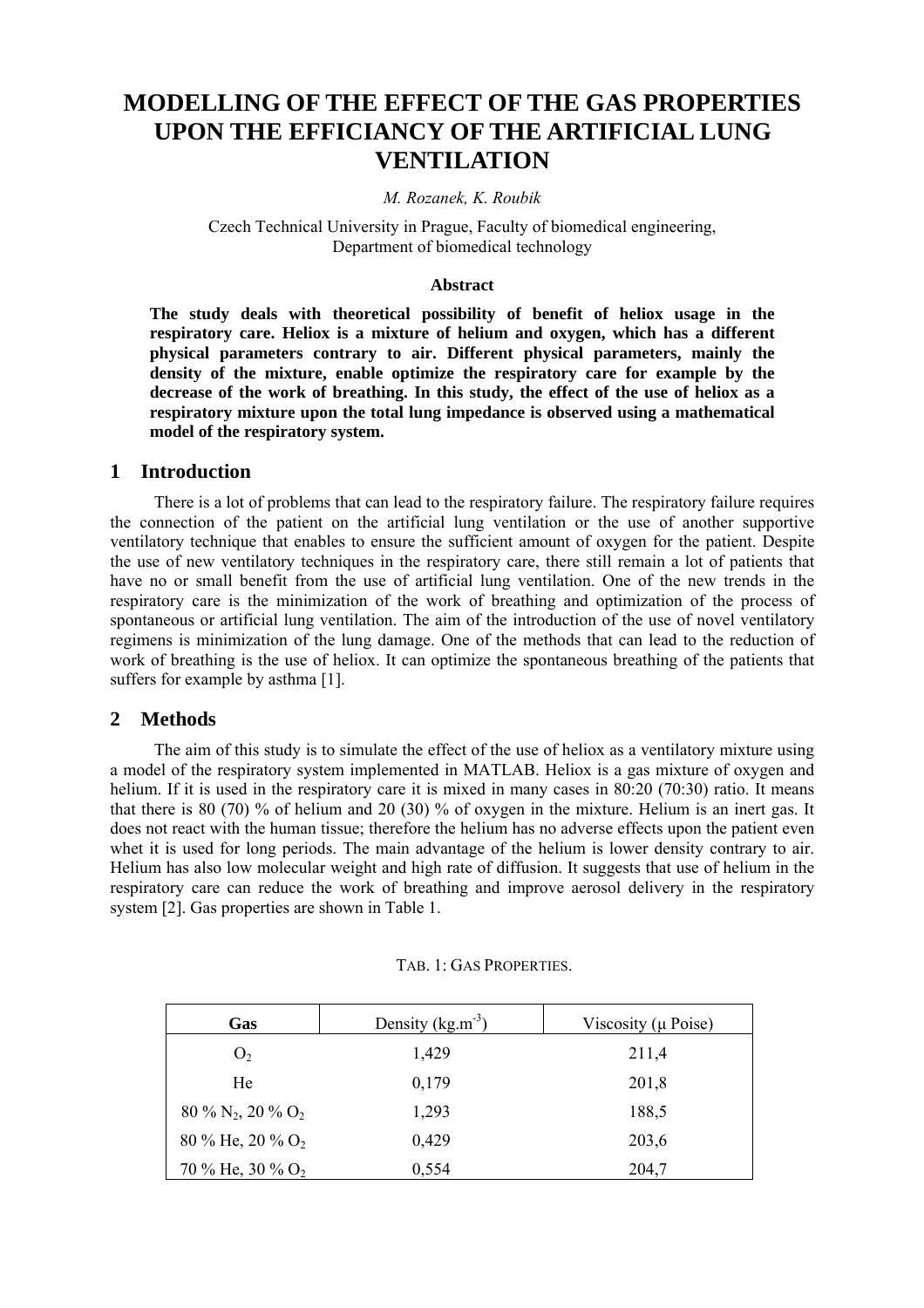Table 1 shows that heliox is a mixture of helium and oxygen with a known ratio. Heliox has a substantially smaller density contrary to air. Density and viscosity of the fluid mainly determines the characteristics of the flow. The laminar flow is viscosity-dependent and density-independent. The flow during laminar flow is described by Hagen-Poiseuille equation:

$$
\dot{V} = \frac{\pi r^4 \Delta P}{8 \eta l},\tag{1}
$$

where *r* is a diameter of the tube, *∆P* is the pressure gradient, *η* is the viscosity of the fluid and *l* is the length of the tube.

When the turbulent flow occurs the flow id described by equation:

$$
\dot{V}^2 = \frac{4\pi r^5 \Delta P}{\rho l},\tag{2}
$$

where  $\rho$  is a density of fluid.

It is evident that flow is smaller during the turbulent flow. The character of the flow is determined by the Reynolds number and it is computed according to the following equation:

$$
Re = \frac{\rho.v.r}{\eta},
$$
 (3)

where  $\nu$  is velocity.

The flow is laminar when the Reynolds number is smaller than approximately 2000. The flow during turbulent flow is less efficient, therefore the effort of the staff is to maintain the laminar flow in the respiratory care. The Reynolds number is much smaller with helium contrary to air or oxygen. In the cases where the air flow becomes turbulent the heliox flow still remains laminar.

The gas flow during an orifice is also described by equation (4):

$$
\dot{V} = \left(\frac{2.\Delta P}{\rho}\right)^{0.5}.\tag{4}
$$

The flow through an orifice is density-dependent. It means that heliox has theoretical assumptions to flow better through the orifice when compared with air flow or oxygen flow.

The flow through potentially obstructed airway is described by the Bernoulli equation:

$$
P_1 - P_2 = \frac{1}{2} \rho \left(v_2^2 - v_1^2\right). \tag{5}
$$

The smaller pressure gradient is required for the fluids with smaller density to maintain the constant flow through the obstructed airway.

The heliox has a smaller density contrary to air or oxygen and presented equations show that heliox should have better flow properties.

Heliox is used in the respiratory care in many cases as a mixture 30 % of oxygen and 70 % of helium (heliox 70:30) and 20 % of oxygen and 80 % of helium (heliox 80:20). The use of heliox is studied in the mathematical model of the respiratory system that was developed to study them mechanical parameters of the respiratory system [2]. The aim of the study is to support the theory that heliox can decrease the work of breathing and optimize the spontaneous breathing of the patient during respiratory disease.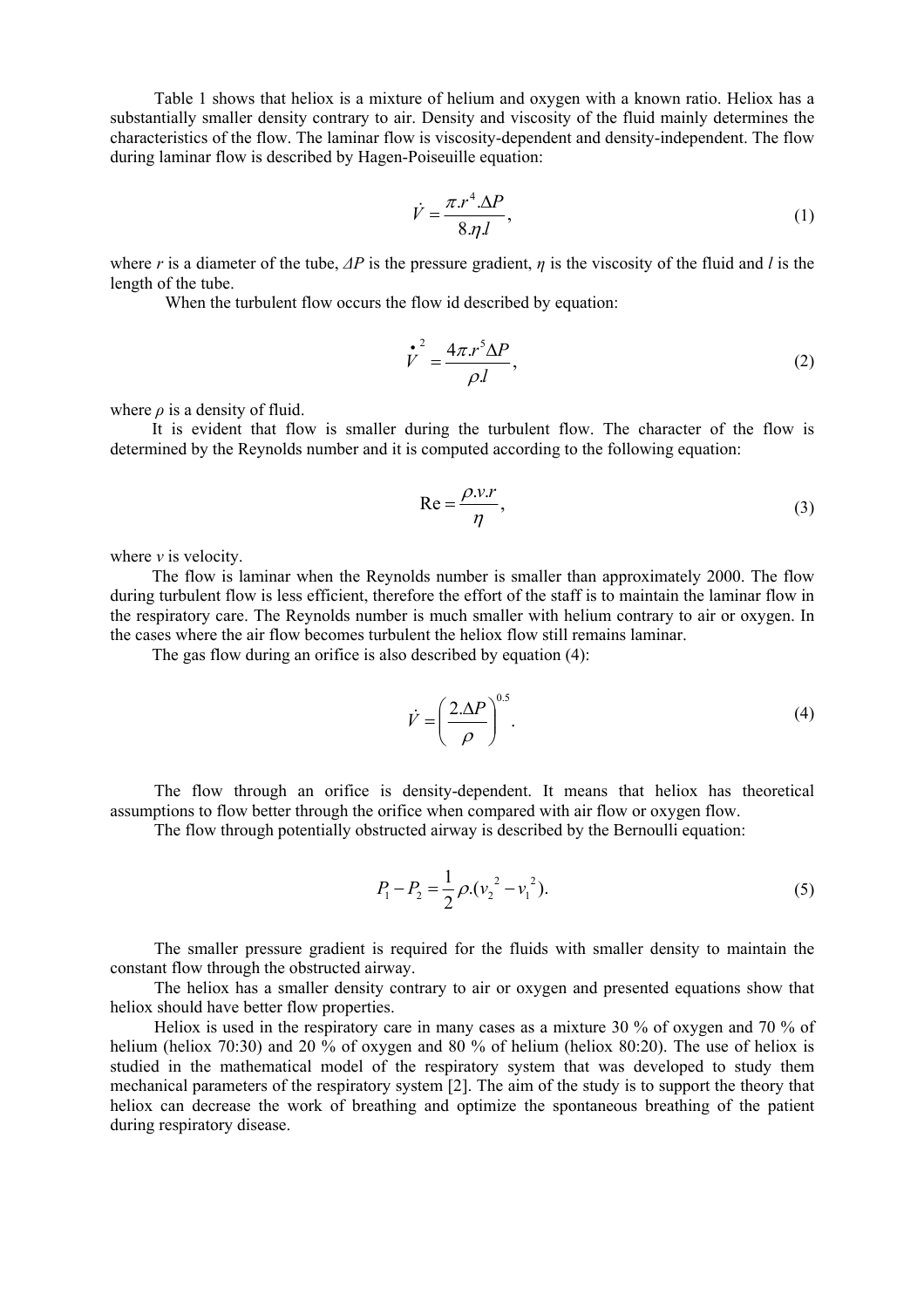# **3 Results**

The total lung impedance of the respiratory system is studied. The simulations that were conducted on the model are described. The use of heliox mixture 70:30 and 30:70 are simulated in the model.



Figure 1: The dependence of the total impedance of the respiratory system upon the ventilatory mixture is depicted for air and heliox 70:30.



Figure 2: The dependence of the total impedance of the respiratory system upon the ventilatory mixture is depicted for air and heliox 30:70.

The total lung impedance for the heliox 70:30 and heliox 30:70 is shown in Figures 2 and 3. The presented results suggest that total lung impedance is dependent upon the amount of helium in the